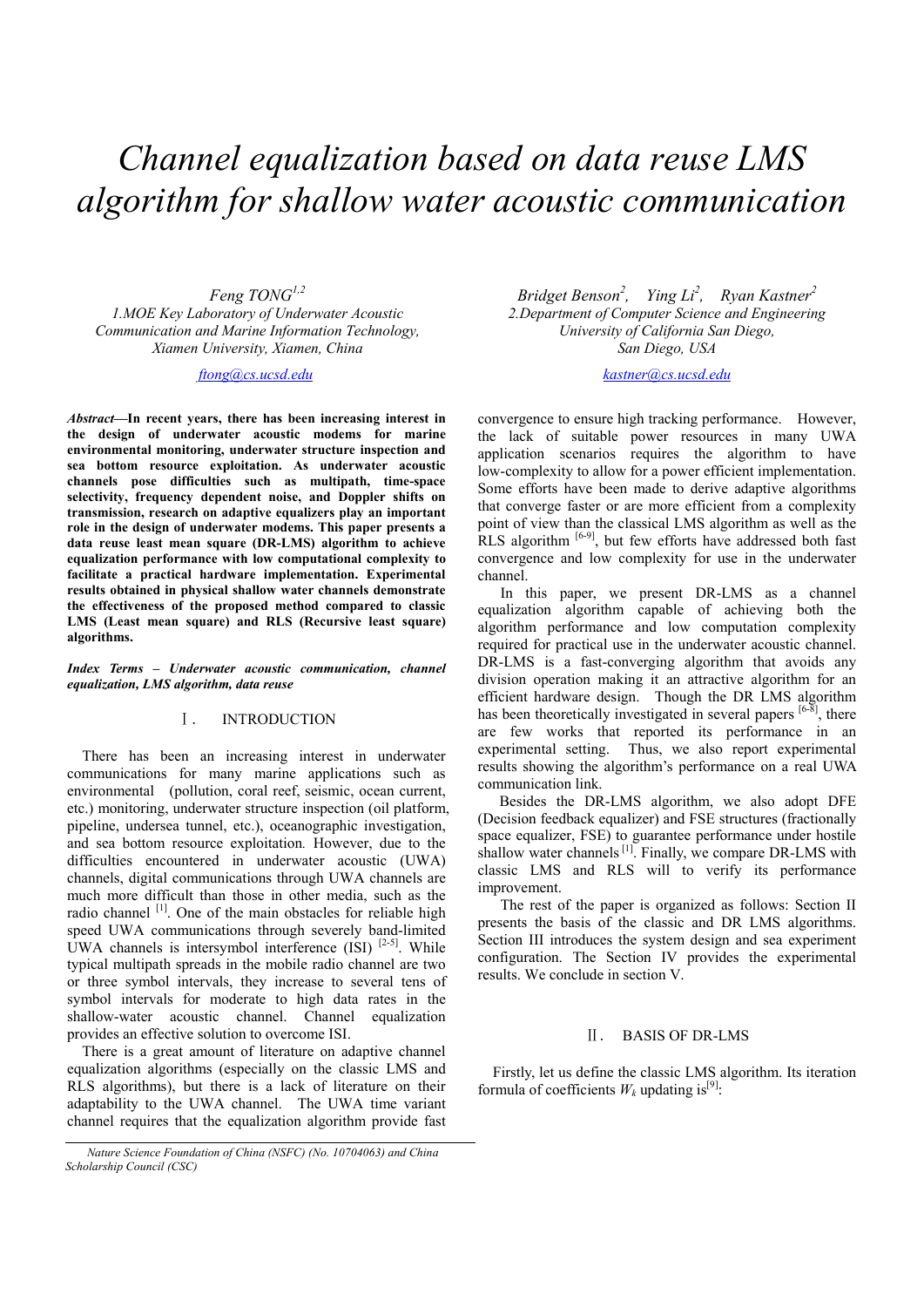$$
X_k = [x_k, x_{k+1}, \dots, x_{k+L-1}] \qquad k = 1, 2, \dots N \tag{1}
$$

$$
e_k = d_k - X_k^T W_k \tag{2}
$$

$$
W_{k+1} = W_k + 2\mu \cdot e_k \cdot X_k \tag{3}
$$

Where *u* is a gain constant used to control the convergence rate,  $e_k$  is the error of an adaptive system, N is the length of the input and reference signal, *L* is the length of the filter coefficients,  $d_k$  and  $x_k$  are the reference signal and input signal respectively. The original tap weights,  $W_0$  are generally set to zero.

The first data reuse adaptive algorithm was introduced by Shaffer and Williams [7] for the LMS algorithm and consists of reusing the same data N times. The data reuse LMS (DR-LMS) algorithm is then given by the following equations:

Step1: *Initialization* : 
$$
i = 0
$$

$$
e_k = e_{k,0}, W_{k,0} = W_k,
$$
  
Step 2: 
$$
I \text{ on } W \text{ while } \quad i < N - 1
$$
 (4)

Step 2: Loop : While 
$$
i \leq N-1
$$

$$
e_{k,i} = d_k - X_k^T W_{k,i}
$$
  
\n
$$
W_{k,i+1} = W_{k,i} + 2\mu \cdot e_{k,i} \cdot X_k, \qquad i = i+1
$$
\n(6)

 $(5)$ 

Step3: *Update* 

$$
W_{k+1} = W_{k,N}, k = k+1; \qquad Goto \qquad Step 1 \tag{7}
$$

Obviously, *N*=1 reduces to the classic LMS update. It also can easily be obtained that the weight updating equation can be further rewritten as:

$$
e_{k,i} = e_k[1 - \mu X_n^T X_n]^i, i = 0, ..., N - 1
$$
\n(8)

$$
W_{k+1} = W_k + \frac{X_n}{X_n^T X_n} e_k \left\{ 1 - \left[ 1 - 2\mu X_n^T X_n \right]^N \right\}
$$
 (9)

Thus when  $N \rightarrow \infty$ , the DR-LMS is actually a special case of the normalized LMS (NLMS) algorithm which is defined as [6]:

$$
W_{k+1} = W_k + \frac{\alpha X_n}{X_n^T X_n} e_k
$$
\n(10)

Where  $\alpha$  is a normalized step size. Therefore, theoretically it can be concluded that the DR-LMS algorithm will converge at the rate between that of LMS and NLMS. Compared to NLMS, DR-LMS does not need any division calculation thus simplifying the algorithm design for a practical hardware implementation.

#### III. SYSTEM AND EXPERIMENT DESIGN

The coherent UWA communication link used to test the algorithm performance is shown in Fig. 1. The link consists of two computers (one acting as a bit resource while the other acting as a signal recorder), a DA and AD card used for data output and acquisition, power amplifier, preamplifier, and two transducers (one for transmitting and the other for receiving).

The adaptive channel equalization algorithm described in the previous section was implemented in MATLAB and used for off-line processing of experimental data. In the DR-LMS algorithm implementation we used the small iteration numbers of N=2,3,4 to reduce the complexity of a practical hardware design.



Fig .1 Bock chart of experimental UWA link

The signal frame consisted of an LFM (Linear frequency modulation) chirp to acquire synchronization and detect the channel, a guard time and the modulated data. The carrier frequency was 16k Hz, with the sampling rate at 96ksps. The modulation format was QPSK, and the signals were transmitted at 6.4 kilobits per second. The bandwidth of transducer couple was 13-18k Hz.

 The experiment in the ocean was carried out at Wuyuan Bay, Xiamen, China. The depth of the experiment area is approximately 7m under the pier and 12 m offshore. The arrangement of the experiment is shown in Fig. 2. The transmit transducer was suspended from the pier at the depth of 5 m from the sea surface. Similarly, the receive transducer was suspended from a boat at the depth of 5 m from the sea surface. The distance between the transmitter and receiver was 2km.



## IV. EXPERIMENTAL RESULTS AND DISCUSSION

 The input to the equalizer is the raw received signal, brought to baseband using the nominal carrier frequency, sampled at 2/T, and frame-synchronized using the LFM sync head. No phase synchronization or bit-timing adjustment is performed on the signal. The T/2 spaced DFE structure equalizer contained a 32-tap feedforward filter and a 16-tap feedback filter.

 For the purpose of comparison, classic LMS and RLS algorithm were also adopted to process the signal. With the forgotten factor of RLS algorithm set at 0.985.

 The channel response obtained with the LFM channel probe transmitted before the actual data is shown in Fig. 3.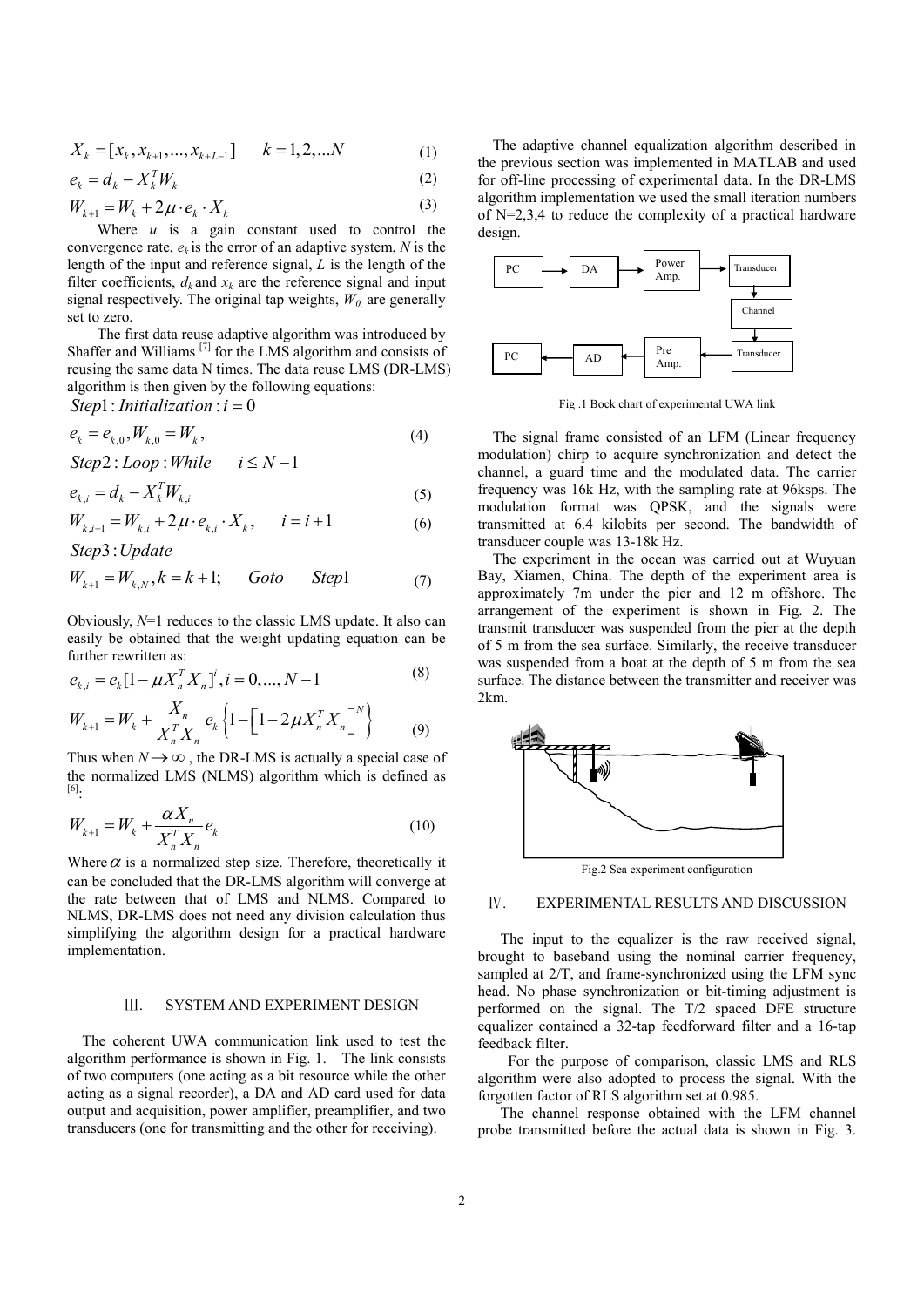The channel probe can be used to determine roughly the extent as well as the pattern of the multipath. The channel response consists of the dominant component of arrivals whose delay spread is on the order of 15 symbol intervals. In addition, there is a distant cluster of weak arrivals, approximately 50 symbol intervals away.

 The raw received signal recorded during the sea experiment has an SNR (Signal noise ratio) of 14dB. Shown in Fig.4 (a)(b)(c)(d)(e) are the equalization results of the LMS, RLS and the DR-LMS algorithm with iteration number N=2,3,4 respectively. As seen by the output scatter plot, the performance of LMS and DR-LMS algorithms is of moderate quality compared to that of the RLS receiver (See Fig.4(b)). One may also observe that the classic LMS algorithm (See Fig.4(a)) as well as the DR-LMS with  $N=2$  (See Fig.4(c)) still contain some residual phase deviation caused by channel, which is adjusted to some extent in the DR-LMS receiver with  $N=3$  (See Fig.4(d))and  $N=4$  (See Fig.4(e)). The performance comparison in the scatter plot output indicates that some performance improvement is achieved by DR-LMS algorithm with respect to the classic LMS.

 The mean square error (MSE) results of the different algorithms are shown in Fig.5. It needs to be noted that here the MSE curve of DR-LMS receiver with iteration number N is directly obtained from the error at the *N*th iteration. As we can observe from Fig.5, RLS yields better MSE than LMS, but DR-LMS with higher iteration number yields better MSE than RLS. However, for the DR-LMS receiver, a better MSE curve at the *N*th iteration does not necessarily mean better equalization performance as the calculation of the equalizer tap depends on overall data reuse error, not simply on that of the final iteration, as indicated by equation [9].

 The relationship between performance and the iteration number is verified at the estimated bit error rate (BER) output as shown in Tab. 1. We find that the DR-LMS receiver with N=2 exhibits a superior BER result, 0.95%, to the BER of classic LMS (1.3%), and DR-LMS with N=3 corresponds to an even better BER (0.92%). But, further increasing the iteration number of DR-LMS does not result in further increasing the BER performance improvement, as the BER degrades from 0.92% to 1.15% when N increases from 3 to 4. Thus, there is an optimal N value for DR-LMS receiver in view of the performance improvement introduced by data reuse iterations. In the shallow water acoustic communication scenario discussed here, N=3 achieves the optimal result.

 If we use the number of multiplications per iteration to determine the complexity of each algorithm for a filter with the number of taps M, the RLS receiver corresponds to the best BER performance (0.4%) at the expense of a calculation burden increasing as the square of M  $^{[9]}$ . On the other hand, the DR-LMS algorithm with N=3 only requires approximately 2NM=6M multiplications to achieve only a slightly worse BER (0.92%). When considering M=32 for the feedforward filter and M=16 for the feedback filter, the difference of algorithm complexity is quite high in this underwater scenario.